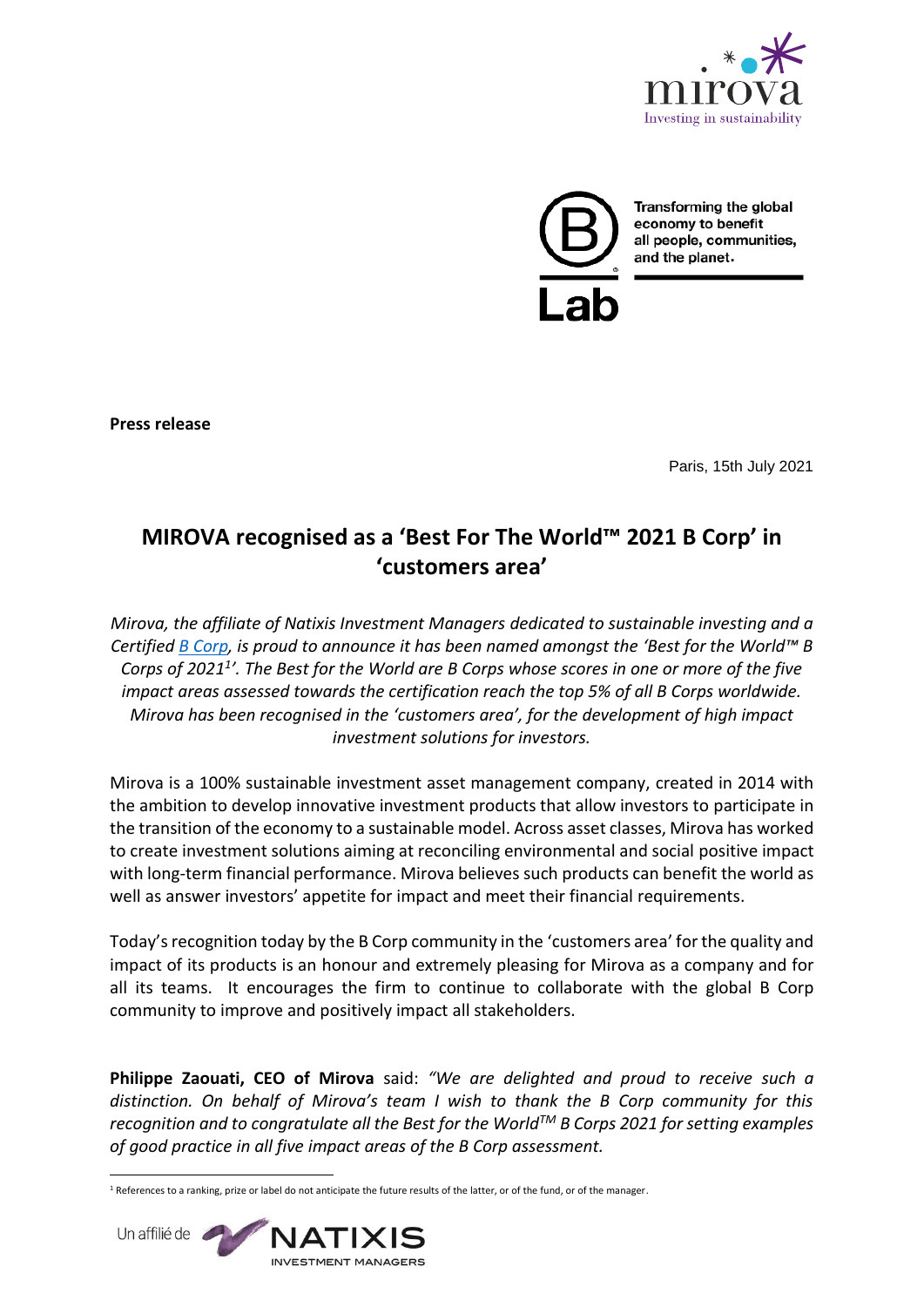

*"Being recognised as a company that benefits the world is a huge encouragement and we will continue working on the positive impact and long-term performance of our products to remain worthy of this recognition and of our clients' trust."*

The Best for the World recognition is administered by B Lab, the global nonprofit network that certifies and mobilises Certified B Corporations, which are for-profit companies that meet the highest standards of social and environmental performance, accountability, and transparency. Today there are more than 4,000 Certified B Corporations across 77 countries and 153 industries, unified by one common goal: transforming the global economy to benefit all people, communities, and the planet.

B Corps meet the highest standards of verified social and environmental performance, public transparency, and legal accountability to balance profit and purpose. The B Corp Certification doesn't just evaluate a product or service, it assesses the overall positive impact of the company that stands behind it—like Mirova. Using the B Impact Assessment, B Lab evaluates how a company's operations and business model impact its workers, community, environment, and customers. To achieve the B Corp Certification, a company must achieve a score of at least 80 points on the assessment.

"*Best for the World is a special program for the B Corp community, and we're thrilled to resume it after pausing the program in 2020 due to COVID-19*," said **Juan Pablo Larenas, Executive Director of B Lab Global**. "*This year's Best for the World companies are operating at the very top of their class, excelling in creating positive impact for their stakeholders, including their workers, communities, customers and the environment. We're proud of the community of stakeholder-driven businesses we've cultivated over the last 15 years; together we're marching toward our collective vision of an inclusive, equitable and regenerative economic system for all people and the planet*."

ENDS

*Past performance is not indicative of future performance.*

# **Press contacts**

Sam Emery – Quill +44 (0)20 7466 5050 / Mirova@QuillPR.com

## **About Mirova**

Mirova is a management company dedicated to sustainable investment and an affiliate of Natixis Investment Managers. Through its conviction management, Mirova's goal is to combine long-term value creation and sustainable development. Pioneers in many areas of sustainable finance, Mirova's talents aim to continue to innovate in order to offer their clients solutions with high environmental and social impact. Mirova and its affiliates manage 21,7 billion euros as of March 31, 2021. Mirova is a mission-based company, labeled B Corp.<sup>1</sup>.

1 The reference to a ranking or a label does not prejudge the future performance of the funds or its managers. Portfolio Management Company - Anonymous Company